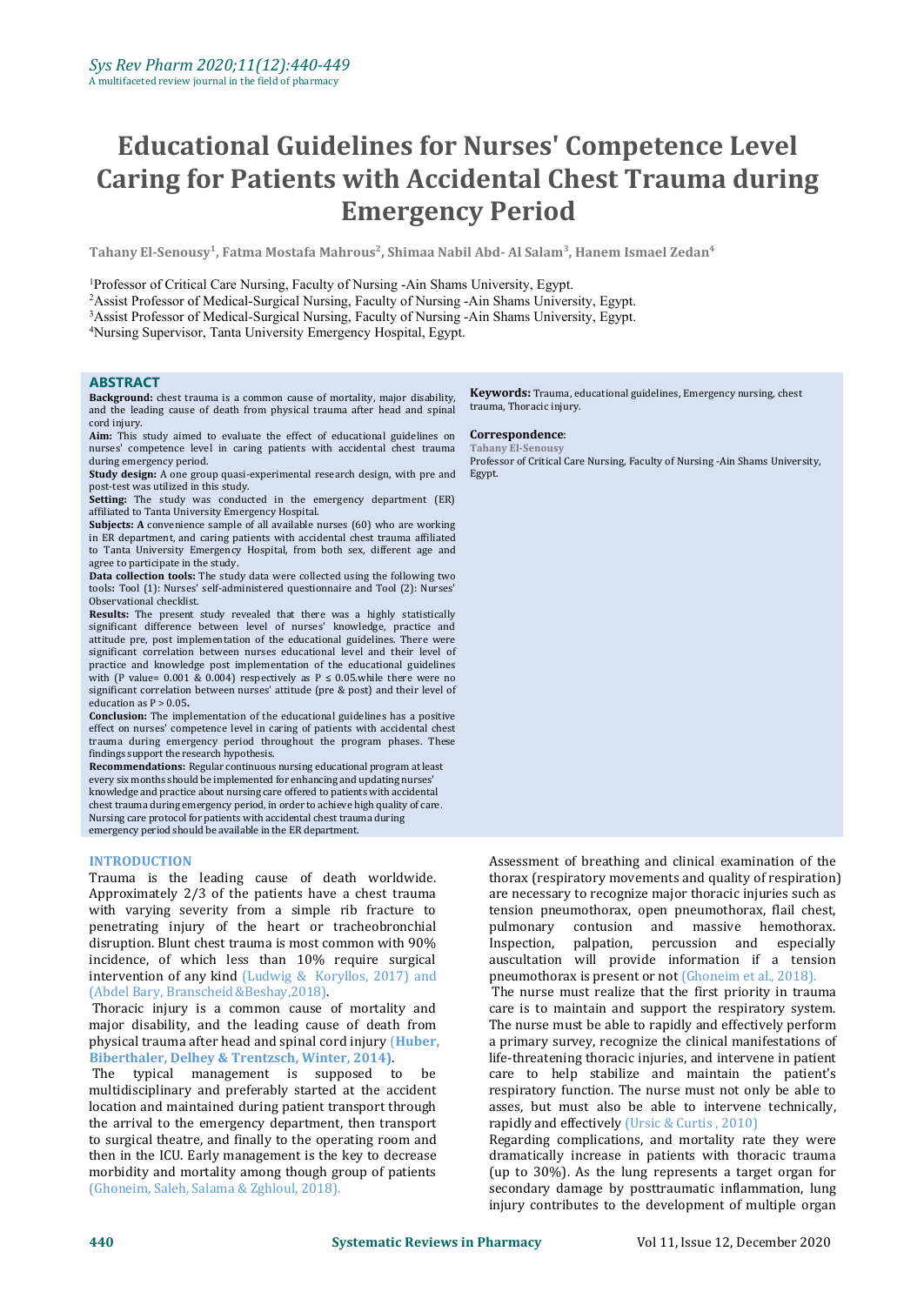failure (MOF) and therefore represents a major cause of late deaths (24%) after severe trauma (Horst, Andruszkow, Weber, Pishnamaz, Herren& Zhi, 2017). **Significant of study**

In **2015**, Egypt's road accidents recorded 14,548 condition resulting in 6,203 deaths, 19,325 injured and 19,116 damaged vehicles, according to alatest report in 2016 by the Central Agency for Public Mobilization and Statistics (CAPMAS) ([Magdi](https://www.egypttoday.com/Editor/16), 2017).

Thoracic injuries account for 20-25% of deaths due to trauma. Penetrating thoracic trauma accounts for almost 33% of the total chest trauma. Thoracic trauma associated with blunt or penetrating injury are a major unit cons<br>cause of hospitalization in the world and are associated **Subjects** cause of hospitalization in the world and are associated with a mortality rate ranging from 15 to 77% (Alassal, Elrakhawy, Saffan, Fawzy& Rizk, 2017).

Regarding the educational practice guidelines content for nurses working in the emergency department, it should<br>include: knowledge, skills and competencies to maintain a agree to participate in the study. include: knowledge, skills and competencies to maintain a undiagnosed patients within an environment of constant The study data were collected using the following two tools: movement, competing pressures, change pace and approach in order to accommodate the specific physical and psychosocial dynamics of each patient presentation. and w<br>Also, to identify the professional strengths, weaknesses. barts: Also, to identify the professional strengths, weaknesses, knowledge and skill deficits to support the development of learning objectives and professional goals (Chu & **Demographic characteristics**: this part used to assess has unit and the murses' demographic characteristics such as age, gender,

### **Aim of the Study**

This study aimed to evaluate the effect of educational **Part II** guidelines on nurses' competence level in caring patients with accidental chest trauma during emergency period through:

- 1. Assessing nurses' competence level in caring of patients with accidental chest trauma during emergency period.
- 2. Developing and implementing educational guidelines for nurses who caring patients with accidental chest trauma during emergency period based on need assessment.
- 3. Evaluating the effect of educational guidelines on nurses' competence level in caring of patients with accidental chest trauma during emergency period. **Research hypothesis**

*The study hypothesized that*

The educational guidelines would have a positive effect on nurses' competence level in caring of patients with and nurses accidental chest trauma during emergency period. questions). accidental chest trauma during emergency period.

### **SUBJECTS AND METHODS**

### **I- Technical design**

The technical design included the setting, subjects and tools used in this study for data collection. **Research design**

A quasi-experimental research design on one group with the total questionnaire then categorize<br>pre and post-test was utilized in this study. The section or unsatisfactory level as the following: pre and post-test was utilized in this study. **Setting**:

The study was conducted in the emergency department  $\bullet$  < 85% was considered unsatisfactory level. affiliated to Tanta University Emergency Hospital.The hospital consisted of six floors as following: the first floor including triage and resuscitation, radiology, blood bank, laboratory, pharmacy and infusions therapy unit which had 20 beds. The second floor including four operating<br>rooms and 4 recovery wards which consisted of 40 beds divided into four wards, two for males and two for females in addition to 2 orthopaedic emergencies words one for males and the other for females which had 40

beds, 20 beds per each. The third floor belonged to internal medicine emergencies and toxicology including 2 wards for males and females separately with 40 beds. The fourth floor including the burn care unit which had 20 beds for females ward and another 20 beds for males' victims. The fifth floor including surgical intensive care unit with 15 beds accompanied with ventilator and post surgical ward care which had 50 beds divided between males and females' wards in addition to isolation room. The sixth flour included 3 operating rooms regrinding neuro-emergencies surgery and post neurosurgical ward in which had 50 beds in addition to trauma intensive care unit consisted of 20 beds

**A** convenience sample of all available nurses (60) who were working in ER department , and caring patients with accidental chest trauma affiliated to Tanta University Emergency Hospital, from both sex, different age and

### **Tools** for data collection

 $Tool (1):$  Nurses' self-administered questionnaire

It was developed by the researcher in Arabic language and was filled by the nurses. It included the following two

### **Part I**

**Demographic characteristics**: this part used to assess educational Level, years of experiences, training courses.

**Nurses' knowledge questionnaire:** It was used to assess nurses' knowledge and attitude level in caring of patients with accidental chest trauma during emergency period. It was developed after reviewing the related literatures (Angus Webb, 2016, Mosby, 2012, Diehl, 2012, & Brunner& Suddarth's, 2010 and ATLS 9<sup>th</sup> edition). It involved knowledge questions about (types, manifestations, nursing care and complications of chest trauma,etc.). It involved six sub-groups containing 60 multiple choice questions (MCQ) as the following: knowledge about anatomy of chest cavity (5 questions), knowledge about mechanism of injury (4 questions), knowledge about primary assessment (15 questions), knowledge about the secondary assessment (5 questions), knowledge about nursing care of specific chest trauma during emergency period (25 questions) and nurses' attitude regarding chest trauma care (6

### **Scoring** system

In relation to the scoring system of nurses' knowledge assessment questionnaire, every question was given one score for the right answer or agree and zero for the wrong answer or disagree. The total scores for nurses' knowledge were calculated for every subgroup then for the total questionnaire then categorized into satisfactory

- 
- 
- $\bullet$  ≥ 85%was considered satisfactory level.<br>  $\bullet$  < 85% was considered unsatisfactory level.<br>  $\bullet$  The attitude questions were scored as positive or

### **Tool** (2): Nurses' Observational checklist:

It was used to assess nurses' practice level in caring patients with accidental chest trauma during emergency period by direct observation approach. This tool was adopted from (The National Association of Emergency Medical Technicians **NAMET, 2014).** It contains 113 skills identified by subscales as the following: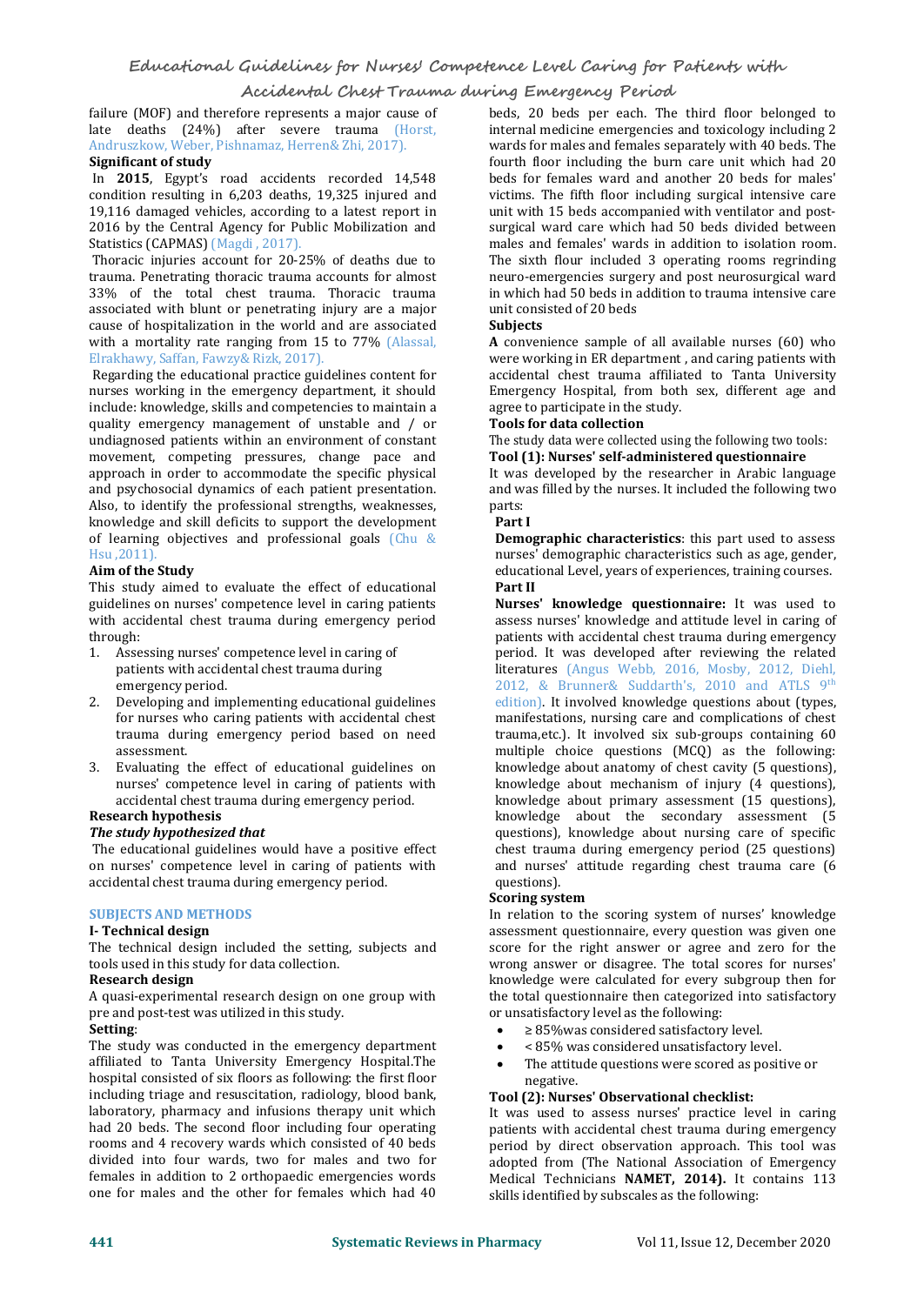### **A. Items related to patient assessment**

- 1. Nurses Primary assessment of trauma victim (31 items).<br>2. Nurses Secondary assessment (47 items).
- 
- **2. Items related to management of patients with Field work chest trauma:**
- 1. Nurses' evaluation of patient with chest trauma (11 plannin items). items).
- 2. Nurses' performance related to occlusive dressing **A**.<br>for open pneumothorax (9 items). for open pneumothorax (9 items).<br>
3. Nurses' performance related to needle
- 3. Nurses' performance related to needle decompression for tension pneumothorax (15

# items). **Scoring system**

A total score of the checklist was 113 marks. It was distributed as the following; one point for each item done correctly while zero point was given to not done or done incorrectly and the total level of nurses 'psychomotor skills were categorized as unsatisfactory  $(\leq 85\%)$ , and satisfactory  $(\geq 85\%)$ .

### satisfactory (≥85%). **II. Operational Design**

The operational design consists of the preparatory phase, validity and reliability, pilot study and field work. **Preparatory phase**

It involved reviewing the recent related literatures and theoretical knowledge of various aspects of the study using books, articles, periodicals and magazines to develop the first tool for data collection and carry out the necessary modifications for the second tools. **Validity and reliability**

Validity of the developed tools was tested through face 3 weeks starting from the first of May to 22, 2019.<br>A The questioner form was collected from nurses and content validity. Validity was tested through a jury of th and content validity. Validity was tested through a jury of factor of the questioner form<br>seven experts, five of them from the medical surgical corrected manually. seven experts, five of them from the medical surgical nursing department (critical care nursing), Faculty of Nursing Ain Shams University (one professor and four assistant professors). The other two members were assistant professors of emergency medicine and cardiothoracic surgery, at the Faculty of Medicine, Tanta University, working at Tanta University Emergency Hospital. The experts reviewed the tools for clarity, relevancy, comprehensiveness and simplicity; minor modifications were done. The questionnaire and checklists reliability were confirmed by *Cronbach's alpha* coefficient (alpha = 0.88 for nurses' knowledge questionnaire & alpha <sup>=</sup> 0.85 for observation checklist. **Ethical considerations**

### **The ethical considerations in the study include the following**

- 1. The research approval was obtained from the ethical committee in the Faculty of Nursing Ain Shams University before starting the study.
- 2. The researcher clarified the objective and aim of the study to the nurses included in the study before obtaining their consents to conduct the current study.
- 3. The researcher assured anonymity of nurses and confidentiality of subjects' data.
- 4. Nurses were informed that they are allowed to choose to participate or not in the study, and that they have the right to withdraw from the study at any time. 4.

### **Pilot** study

A pilot study was conducted on 6 nurses (10% of the study sample) to test applicability of the study and to test clarity of the designed questionnaires, as well as to estimate the time needed to answer the tool. Nurses who were included in the pilot study were excluded from the

study sample and replaced by other 6 nurses were deputed newly from Bassun Central Hospital to Emergency department affiliated to Tanta University **Emergency Hospital.** 

The field work included four phases: Assessment phase, planning phase, implementation phase and the evaluation

### phases. **A. Assessment phase**

- This phase started preoperatively by interviewing the nurses working in the emergency department<br>and explaining the aim and nature of the study as well as obtaining their approval to participate in the study prior to data collection.
- The nurses' knowledge assessment questionnaire was filled in by the nurses. The tool had taken about 30-45 minutes to be filled in for every nurse. The researcher met about 4-5 nurses per day, Saturday, Monday and Wednesday in critical care unit affiliated to the emergency department from 8.00 am to 2.00 pm every day per week and sometimes from 2.00 pm -8.00 pm every Sunday, Tuesday and Thursday in the emergency and CPR room according to the nurses' roster.
- Then, each nurse was observed directly during caring the trauma victim especially who had chest trauma as a result of care accident or falling since transporting by the ambulance to ED until transporting to the operating room or other department. The period of this phase was lasted for
- The questioner form was collected from nurses and

### corrected manually. **B. Planning phase**

- All data collected regarding nurses' knowledge and practice concerning caring patients with accidental chest trauma during emergency period were analyzed to identify nurses' needs.
- Based on nurses' needs and the recent related literatures, an illustrated Arabic-language booklet was developed covering knowledge and practice about priorities of trauma management and nursing care of patients with accidental chest trauma during emergency period

### C. **Implementation phase**

- The educational sessions were carried out in a hall at the emergency department for theoretical and practical sessions for 3 days during morning and afternoon shifts for every 6 nurses as individual or group according to their load of work.
- The implementation of the educational guidelines lasted over a period of two months for all nurses starting from May 2019 to the end of July 2019.
- Every educational session started by explaining the objective of the session then providing nurses with the knowledge related to the proposed topic. It had taken about 1 hour to be completed.
- The researcher demonstrated the psychomotor skills regarding primary assessment, secondary assessment, airway managements, preparing an occlusive dressing and needle decompression using real manikin, materials videos and posters. The nurses re-demonstrated each procedure one by one.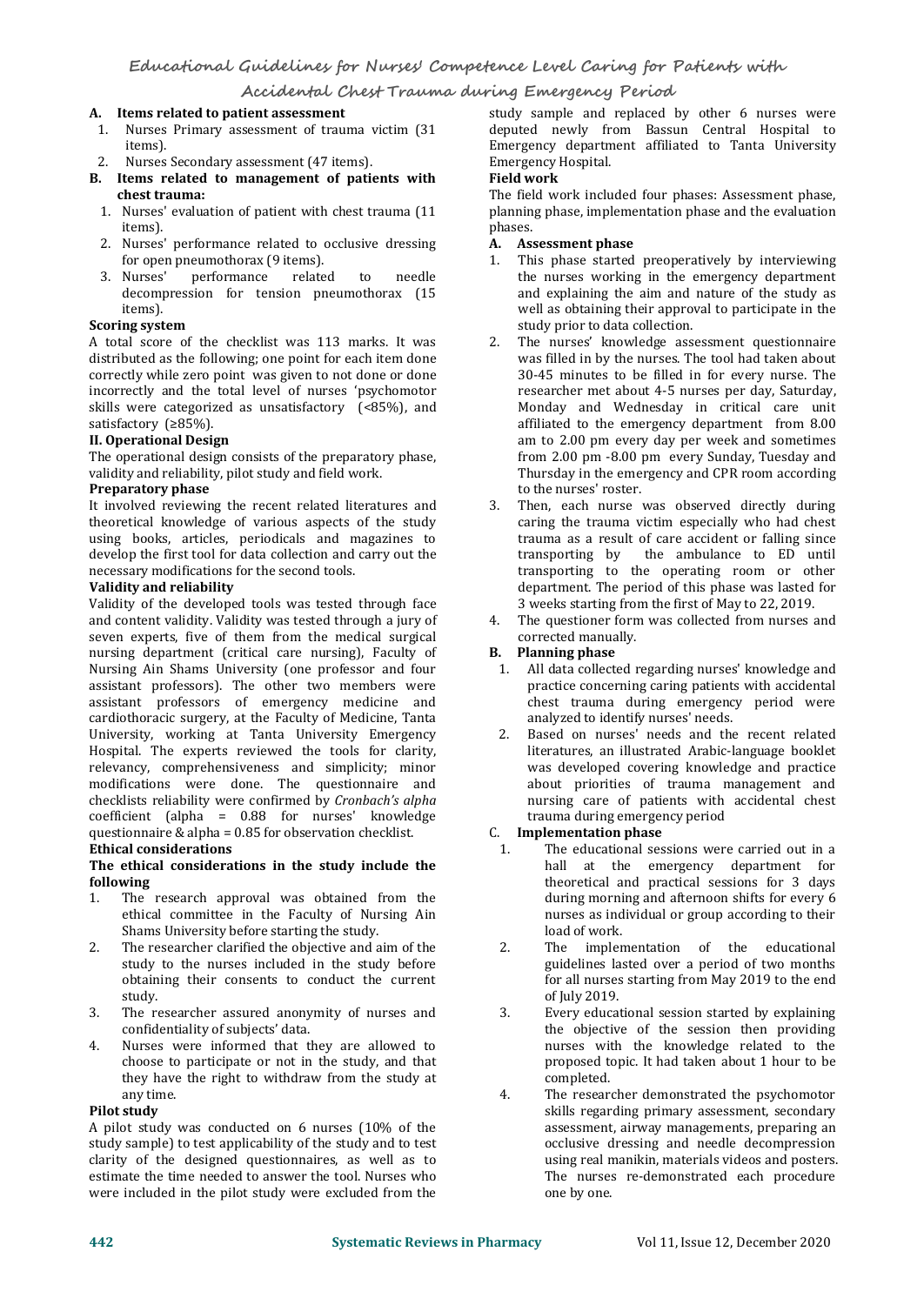- 5. Nurses were allowed to ask questions in case of explaining the purpose of the misunderstanding while listening and permission to conduct this study. misunderstanding expressing interest.
- 6. At the end of these sessions, the researcher emphasized the importance of the continuing<br>training courses.

### **D.** Evaluation phases

- 1. Immediately after implementation of the educational guidelines, each nurse was reassessed using the same tools used in the pre assessment including: nurses' knowledge assessment questionnaire and observational checklist.
- 2. Evaluating the effectiveness of the educational qualitative data. No significance at  $P$ : guidelines on nurses' competence level in caring 0.05, highly significant at  $P < 0.001$ . guidelines on nurses' competence level in caring patients with accidental chest trauma during emergency period was tested by comparing the results of the data collected pre and post the implantation of the educational guidelines. **III. Administrative Design**

An official letter was issued from the dean of the Faculty of Nursing, Ain Shams University, to the director of Tanta conducting sessions by other staff meminion University<br>University Emergency Hospital, Tanta University, accident arrived emergency department. University Emergency Hospital, Tanta University, accident arrived emergencydepartment. **RESULTS**

explaining the purpose of the study to obtain the

# permission to conductthis study. **IV. Statistical design**

The data were collected, coded and entered into a suitable excel sheet. Data were analyzed using the SPSS, as follows: Numerical data were presented as mean and standard deviation (SD) values. Qualitative data were presented as frequencies (n) and percentages (%). Cochran's Q test was used to compare between correct<br>responses. satisfactory levels pre and post responses, satisfactory levels pre and implementation of the educational guidelines. Chi-square test when applicable was used for comparisons regarding qualitative data. No significance at P> 0.05, significant at P*≤*

### 0.05, highly significant at P< 0.001. **Limitationsofthe study**

Work load of nurses was an obstacle as the researcher was waiting for a long time to start the session with participants, also this caused some participants to be tired to listen and has low concentration and need continuous repetition, which required a lot of time and effort. Interruptions during conducting sessions by other staff members or duty call if an

|                            | Items          | N  | $\%$ |  |
|----------------------------|----------------|----|------|--|
| Gender                     | Male           | 10 | 16.7 |  |
|                            | Female         | 50 | 83.3 |  |
|                            | Secondary      | 7  | 11.7 |  |
| <b>Educational level</b>   | Technical      | 20 | 33.3 |  |
|                            | Bachelor       | 32 | 53.3 |  |
|                            | Postgraduate   |    | 1.7  |  |
|                            | $1 - 5$        | 36 | 60   |  |
| <b>Years of Experience</b> | $5 - 10$       | -  | 11.7 |  |
|                            | $\geq 10$      | 17 | 28.3 |  |
|                            | Yes            | 27 | 45   |  |
| <b>Training courses</b>    | No             | 33 | 55   |  |
| Protocols of trauma care   | Yes            | 41 | 68.3 |  |
|                            | N <sub>0</sub> | 19 | 31.7 |  |

**Table 1:** Number and percentage distribution of nurses according to their demographic characteristics (n=60).

Table (1) showed that, more than tow third (83.3%) of the nurses were females. Concerning the educational level, more than half of the nurses (53.3%) were holding bachelor's degree. Regarding the years of experiences, more than one half of them (60 %) were between one and

less than five years. As well, more than half of the nurses did not have any training course. Regarding the presence of protocols related to emergency trauma care, most nurses (68.3 %) agreed about that.



**Figure 1:** Number and percentage distribution of nurses' Age group (n=60).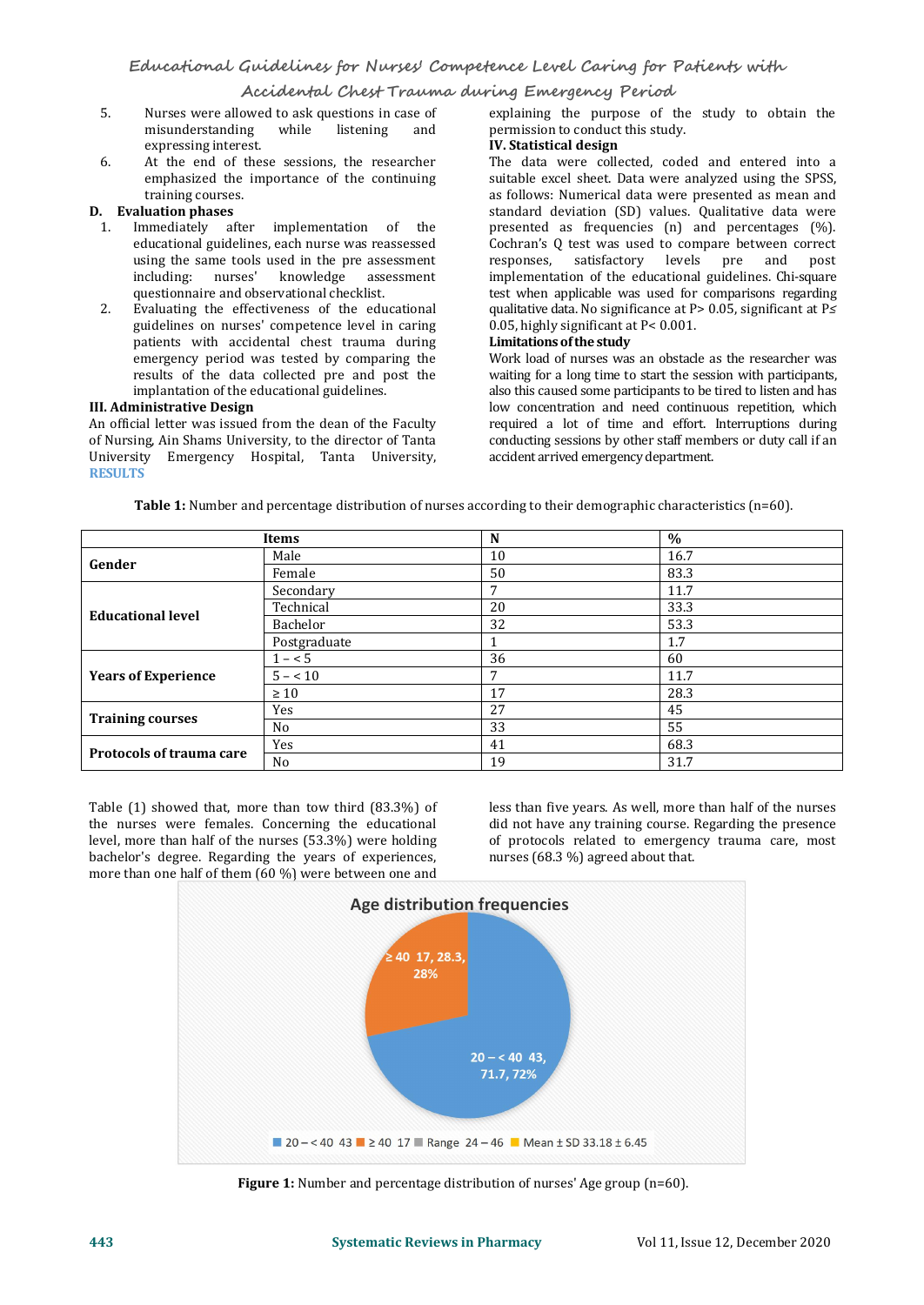Figure (1) showed that, the percentage of nurses' age from 20 to less than 40 years old was 71.7 % while 28.3 % were more than or equal to 40 years old. In addition to, the mean age of nurses of the current study was  $33.18 \pm 6.45$ .

**Table 2:** Distribution of Nurses' knowledge regarding nursing care of patient with chest trauma during emergency period pre and post implementation of the educational guidelines (N=60)

|                                                    |              |           | Pre                            |      |                   |               | Post                           |      |        |          |
|----------------------------------------------------|--------------|-----------|--------------------------------|------|-------------------|---------------|--------------------------------|------|--------|----------|
| Knowledge                                          |              | Satisfied | <b>Unsatisfied</b><br>$< 85\%$ |      | Satisfied<br>≥85% |               | <b>Unsatisfied</b><br>$< 85\%$ |      | $X^2$  | P value  |
| items                                              |              | ≥85%      |                                |      |                   |               |                                |      |        |          |
|                                                    | N            | $\%$      | N                              | $\%$ | N                 | $\frac{0}{0}$ | N                              | $\%$ |        |          |
| Anatomy of chest<br>cavity                         | 23           | 38.3      | 37                             | 61.7 | 55                | 91.7          | .5                             | 8.3  | 37.509 | $0.001*$ |
| of<br>Mechanism<br>injury                          | 12           | 20        | 48                             | 80   | 40                | 66.7          | 20                             | 33.3 | 26.606 | $0.001*$ |
| Primary survey                                     | 5            | 8.3       | 55                             | 91.7 | 46                | 76.7          | 14                             | 23.3 | 57.323 | $0.001*$ |
| Secondary survey                                   | $\mathbf{q}$ | 15        | 51                             | 85   | 47                | 78.3          | 12                             | 21.7 | 48.348 | $0.001*$ |
| Nursing care of<br>patient<br>with<br>chest trauma | 8            | 13.3      | 52                             | 86.7 | 44                | 73.3          | 16                             | 26.7 | 43.982 | $0.001*$ |

No significance at P> 0.05, Significant at P*≤* 0.05\*, highly significant at P< 0.001\*\*

significant differences between nurses' knowledge pre and post implementation of the educational guidelines, concerning knowledge regarding anatomy of chest cavity, Table 2. Revealed that, there are highly statistically mechanism of injury, primary survey, secondary survey significant differences between nurses' knowledge pre and nursing care of patient with chest trauma (P value  $\le$ 

Table 2. Revealed that, there are highly statistically mechanism of injury, primary survey, secondary survey and nursing care of patient with chest trauma (P value *≤* 0.001).



**Figure 2:** Nurses' satisfactory level of knowledge regarding nursing care of patient with chest trauma during emergency period pre and post implementation of the educational guidelines (N=60).

Also, the figure presented that there were statistically differences among all items of knowledge regarding pre and post implementation of the educational guidelines especially regarding anatomy of the chest (91. 7 %).

| Table 3: Nurses' performance regarding nursing care of patient with chest trauma during emergency period pre and post |  |
|-----------------------------------------------------------------------------------------------------------------------|--|
| implementation of the educational guidelines $(N=60)$                                                                 |  |

|                                                   |                             |              | Pre                            |      |                   |      | Post                    |      |        |          |
|---------------------------------------------------|-----------------------------|--------------|--------------------------------|------|-------------------|------|-------------------------|------|--------|----------|
| <b>Variables</b><br><b>Items of Practice</b>      | <b>Satisfied</b><br>$>85\%$ |              | <b>Unsatisfied</b><br>$< 85\%$ |      | Satisfied<br>≥85% |      | Unsatisfied<br>$< 85\%$ |      | $X^2$  | P value  |
|                                                   | N                           | $\%$         | N                              | $\%$ | N                 | $\%$ | N                       | $\%$ |        |          |
| Primary assessment                                | 14                          | 23.3         | 46                             | 76.7 | 50                | 83.3 | 10                      | 16.7 | 43.393 | $0.001*$ |
| Secondary<br>assessment                           | $\theta$                    | $\mathbf{0}$ | 60                             | 100  | 46                | 76.7 | 14                      | 23.3 | 74.595 | $0.001*$ |
| <b>Evaluation of Patient</b><br>with chest trauma | 11                          | 18.3         | 49                             | 81.7 | 50                | 83.3 | 10                      | 16.7 | 50.714 | $0.001*$ |
| Occlusive dressing                                | 17                          | 28.3         | 43                             | 71.7 | 48                | 80   | 12                      | 20   | 32.257 | $0.001*$ |
| Needle                                            | 18                          | 30           | 42                             | 70   | 52                | 86.7 | 8                       | 13.3 | 39.634 | $0.001*$ |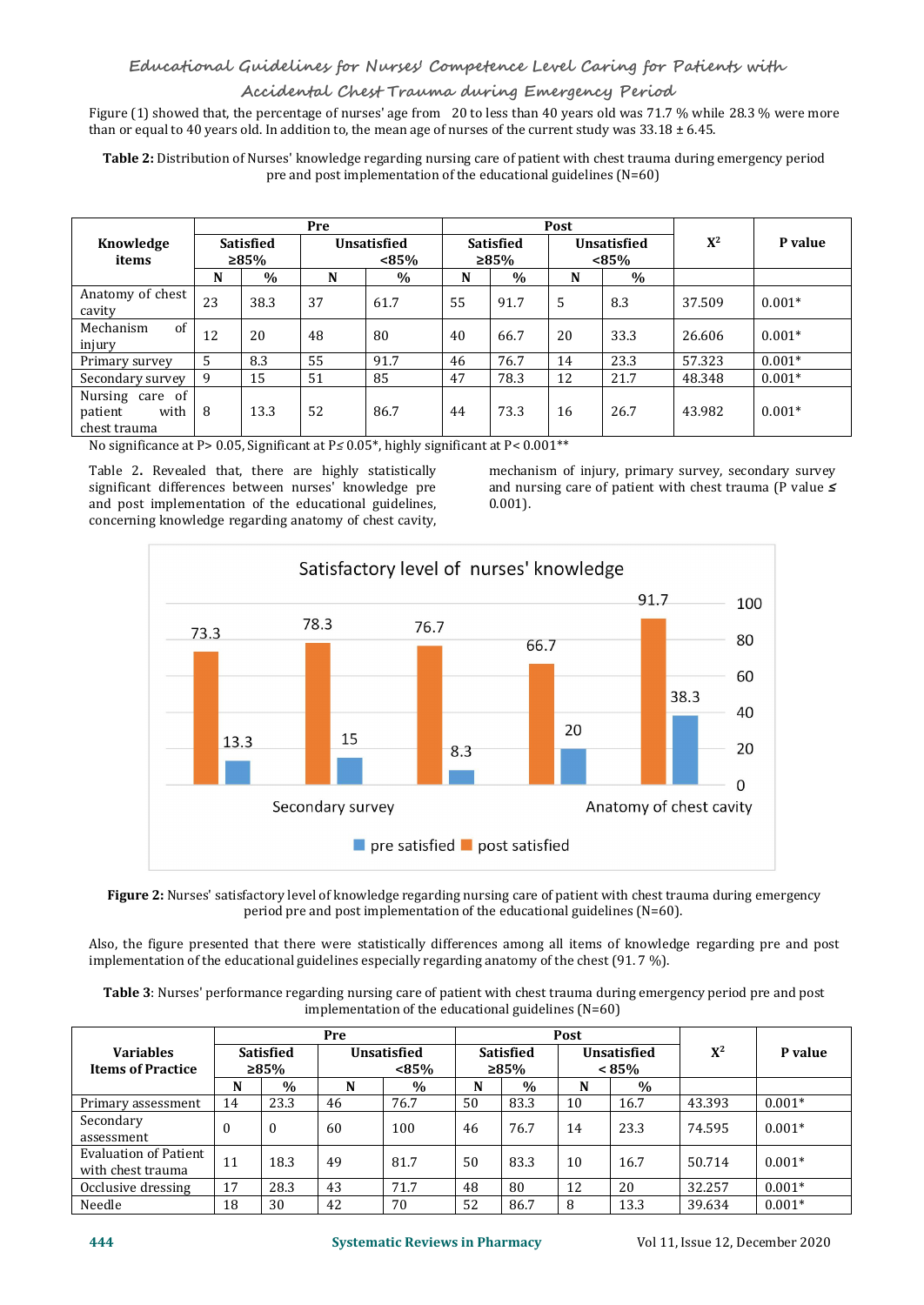| Accidental Chest Trauma during Emergency Period |  |
|-------------------------------------------------|--|
|-------------------------------------------------|--|

|  |  |  |  | - - - - - |  |
|--|--|--|--|-----------|--|
|  |  |  |  |           |  |

No significance at P> 0.05, Significant at P*≤* 0.05\*, highly significant at P< 0.001\*\*

Table (3) revealed that there were highly statistically  $\qquad$  with (P value  $\leq$  0.001). Regarding needle decompression, significant differences between nurses' practice pre and the nurses' competence level of practice b significant differences between nurses' practice pre and post the educational guidelines, concerning primary survey, secondary survey, patient evaluation with chest trauma, occlusive dressing, and needle decompression Table (3) revealed that there were highly statistically with (P value ≤ 0.001). Regarding needle decompression, significant differences between nurses' practice pre and post the educational guidelines, concerning primary

among (86.7 %) of the nurse's post implementation of the educational guidelines.

## **Table 4:** Nurses' attitude related to **nursing care of patient with chest trauma** Pre and post implementation of the educational guidelines **(N=60)**

|                                                                                                                                                                                                                        | Pre       |                            |             |                               |           |                            |             |                               |        |          |  |
|------------------------------------------------------------------------------------------------------------------------------------------------------------------------------------------------------------------------|-----------|----------------------------|-------------|-------------------------------|-----------|----------------------------|-------------|-------------------------------|--------|----------|--|
| <b>Attitude items</b>                                                                                                                                                                                                  |           | <b>Positive</b><br>(agree) |             | <b>Negative</b><br>(disagree) |           | <b>Positive</b><br>(agree) |             | <b>Negative</b><br>(disagree) | $X^2$  | P value  |  |
|                                                                                                                                                                                                                        | ${\bf N}$ | $\frac{0}{0}$              | $\mathbf N$ | $\%$                          | ${\bf N}$ | $\frac{0}{0}$              | $\mathbf N$ | $\frac{0}{0}$                 |        |          |  |
| What is your<br>opinion regarding<br>the emergency<br>transport report of<br>victim regarding<br>chest trauma, do<br>you consider it a<br>medicolegal<br>document?                                                     | 33        | 55                         | 27          | 45                            | 58        | 96.7                       | 2           | 3.3                           | 28.420 | $0.001*$ |  |
| Do you believe all<br>people in the<br>community should<br>have at least basic<br>knowledge and<br>skills in rescue and<br>prehospital care?                                                                           | 20        | 33.3                       | 40          | 66.7                          | 55        | 91.7                       | 5           | 8.3                           | 43.556 | $0.001*$ |  |
| Do you believe that<br>each person who<br>works in accident<br>and emergency<br>services, should be<br>provided with<br>comprehensive,<br>specialized training<br>to act in<br>emergencies<br>situation<br>competently | 29        | 48.3                       | 31          | 51.7                          | 51        | 85                         | 9           | 15                            | 18.150 | $0.001*$ |  |
| To save a life in an<br>emergency, nurses<br>must do very costly<br>and complicated<br>procedures                                                                                                                      | 23        | 38.3                       | 37          | 61.7                          | 48        | 80                         | 12          | 20                            | 21.558 | $0.001*$ |  |
| Despite of providing<br>emergency care to a<br>victim in a proper<br>way, in a life-<br>threatening<br>condition, nurses<br>can't minimize the<br>mortality rate<br>happening due to<br>delay ingoing to<br>hospital.  | 34        | 56.7                       | 26          | 43.3                          | 52        | 86.7                       | 8           | 13.3                          | 13.297 | $0.001*$ |  |
| During providing<br>emergency care for<br>patients with chest<br>injuries, using                                                                                                                                       | 16        | 26.7                       | 44          | 73.3                          | 47        | 78.3                       | 13          | 21.7                          | 32.114 | $0.001*$ |  |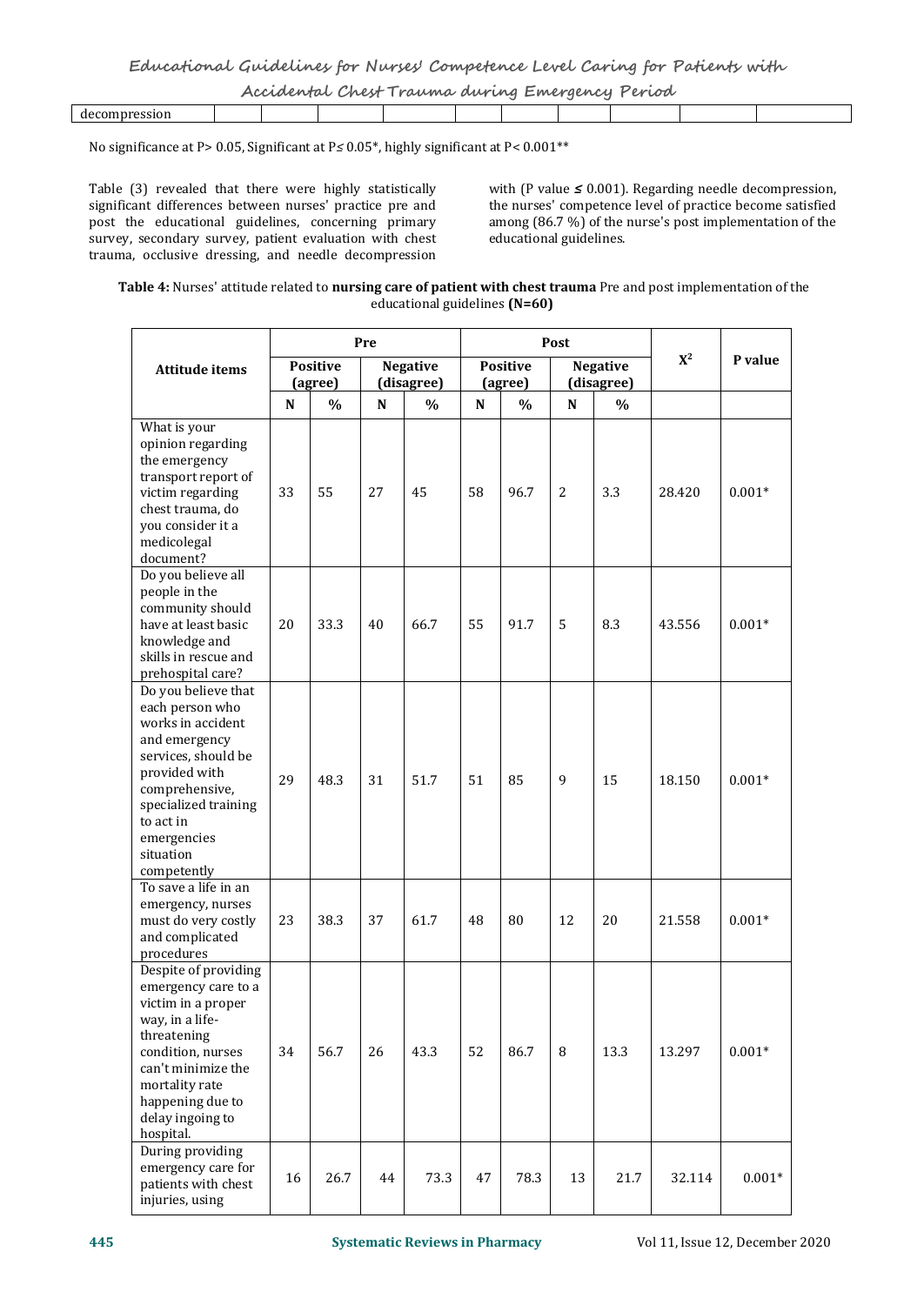**Educational Guidelines for Nurses' Competence Level Caring for Patients with Accidental Chest Trauma during Emergency Period**

| triage system affect |  |  |  |  |  |
|----------------------|--|--|--|--|--|
| the prognosis of the |  |  |  |  |  |
| victim's condition.  |  |  |  |  |  |
|                      |  |  |  |  |  |

No significance at P> 0.05, Significant at P≤ 0.05<sup>\*</sup>, highly significant at P< 0.001<sup>\*\*</sup>

Table 4. Showed that, there were highly statistically especially during the emergency transport report of a significant differences among all items of nurses' attitude victim and the community should have at least basic<br>regarding nursing care of patients with chest trauma pre knowledge and skills about trauma care pre hospital c regarding nursing care of patients with chest trauma pre and post implementation of the educational guidelines,

victim and the community should have at least basic (96.7, 91. 7 %) respectively.



**Figure 3:** Satisfactory level of nurses' knowledge, practice and attitude regarding nursing care of patient with chest trauma during emergency period pre and post implementation of the educational guidelines (N=60)**.** The figure illustrated that nurses had a satisfactory level of knowledge, practice and attitude (76.7 %, 83.3 % & 86.7 %) respectively, regarding nursing care of patient with chest trauma during emergency period post implementation of the educational guidelines.

### **DISCUSSION**

The present study revealed that more than three quarters of the study sample were females nurses .the finding was in agreement with Hassan ( 2016) who reported that , the majority of the nurses who conducted a study titled " Effect of an Educational program for nurse's working at Mansoura University Hospitals on Chest Tube Complications' were females. The researcher suggested that, this result may be due to the fact that the study of Bachelor Sciences in Nursing (BSN) in the Egyptian Universities was exclusive for females only till few years ago, so the profession of nursing in Egypt was mostly feminine.

Regarding the level of education, the present study revealed that more than half of nurses had bachelor's degree. These results might be due to that the Faculty of Nursing at Tanta University started 1982, so the number of graduates up-till now is enough to be assigned in the critical care units as emergency and trauma units. This result was nearly in agreement with Shaker, (2018) who stated that (49.3%) of his study sample of nurses had bachelor's degree in nursing. This was in his study titled "Knowledge, attitude, and clinical skill of emergency medical technicians from Tehran emergency center in trauma exposure". While Ghaniyoun, (2017) stated that more than half of his study sample had technical degree, in his study conducted under the titled "The Association of Psychological Empowerment and Job Burnout in Operational Staff of Tehran Emergency Center"

Concerning years of experiences, the present study showed that, more than half nurses included in the study,

their years of experience were between one and less than five years. This result was supported by WANG et al., (2019) who conducted a study under the titled " Nurses' knowledge, attitudes and practices related to physical restraint: a cross-sectional study" in Hubei Province, China, in which  $(47.1 \%)$  of the study sample their years of experience were from 1-5 years. In contrast Chege et al., (2018) conducted a study titled "Evaluation of the Nursing Management for Patients on Underwater Chest Drainage at Kenyatta National Hospital" in Nairobi, Kenya, showed that more than quarter of this study sample their years of experience were from 1-5 years.

Regarding training courses of trauma care, the present study found that more than half of nurses didn't have training courses**.** Mohamed& Elhanafy (2019) agreed with this results as the majority of their study subjects from ICU nurses' didn't received any specific course about mechanical ventilation in the study titled "The Effect of A Structured Training Program on Intensive Care Nurses Performance" in Khartoum, Sudan. This result might be due to continuous shifting of nurses and overload roster. So, they were not had the opportunities to attend continuous training courses during working hours.

Regarding the trauma care protocol, the present study revealed that more than two thirds of the nurses confirmed the presence of the algorism of primary, secondary assessment and management of trauma patient. In contrast, Pulhorn, (2016) reported that more than half of his study subjects did not use any trauma care protocol in his study titled "The management of minor head trauma (GCS 15-13) across a Trauma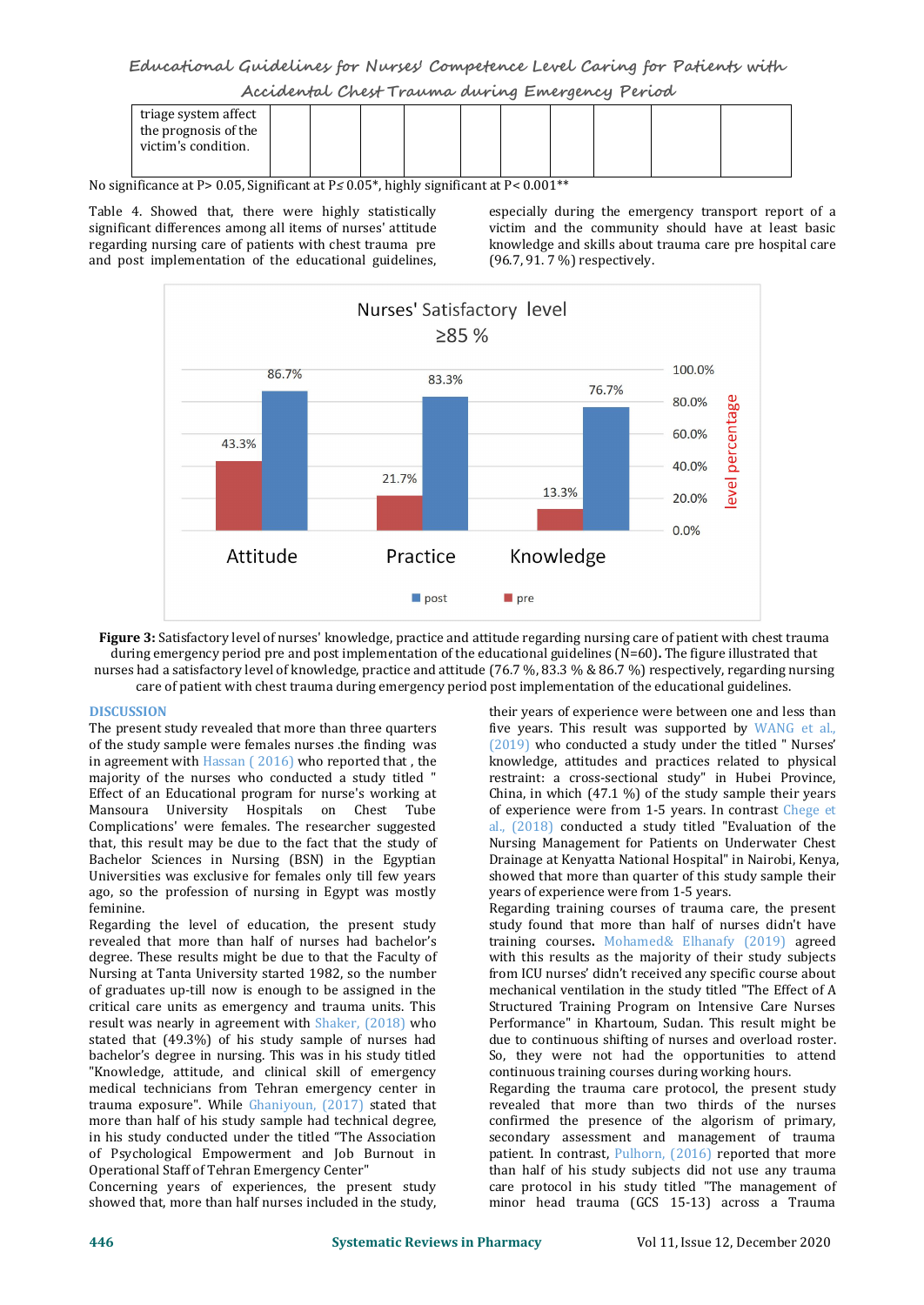Network "in Liverpool,UK .This result in our study might be due to the separation between the emergency and trauma department from the anesthesia department since 6 years ago in the faculty of medicine which affiliated to Tanta university. So, the emergency and traumatology department declared the main role of emergency and trauma department through explaining specific algorism regarding trauma patient.

In relation to the age, the present study showed that most of the studied nurses were in their second and third decade. This result was supported by Sharifi (2019) who conducted a study titled " Effect of an education program, risk assessment checklist and prevention protocol on violence against emergency department nurses: a single center before and after study" in Kurdistan that the mean age of the participants was  $30.1 \pm 4.5$  years. This may be due to the majority of the working power who provide direct care for the patient in nursing field in the current study were young nurses while higher age category 'senior nurses' perform administrative role only.

Regarding the nurses' level of knowledge, the present study revealed that more than three quarters of nurses including in the study had a satisfactory level regarding the items related to the primary survey, secondary survey and nursing care of chest trauma. While almost all the nurses had a satisfactory level regarding anatomy of the chest cavity post implementation of the guidelines with significant differences between pre and post implementation of the educational guidelines about chest trauma nursing care during the emergency period. Ahayalimudin & Osman, (2016) agreed with the study finding when they reported that, more than 80% of the study subjects had a satisfactory level of knowledge post the implementation of a disaster management program in their study titled "Disaster management: Emergency nursing and medical personnel's knowledge, attitude and practices of the East Coast region hospitals of Malaysia". Also Cannona, (2020) supported the current results when he stated that, The content of the guidelines improve nursing students' knowledge and skills about Trauma Informed care(TIC) which provided in his study titled " Trauma-informed education: Creating and pilot testing a nursing curriculum on trauma-informed care " in Michigan, USA. On the other hand of this results, Jordi, (2015) reported that 63.8% of nurses respond correctly regarding triage post training scenarios in his study titled " Nurses' accuracy and self-perceived ability using the Emergency Severity Index triage tool: a cross-sectional study in four Swiss hospitals" in Basel, Switzerland.

Concerning nurses' attitude and believe related to nursing care of a victim with chest trauma, the study finding showed positive attitude with a highly statistically significant differences among all items of nurses' attitude regarding nursing care of victim with chest trauma pre and post the implementation of the educational guidelines especially regarding the victim emergency transport report and also regarding the issue that the community should have at least the basic knowledge and skills about trauma care pre hospital care. Hulla, (2019), supported that finding when he stated that the majority of participant had positive attitude post intervention of the workshop's orientation.

On the other side, Shaver (2018) disagreed with the relevant results who revealed that the mean pre survey of the nurses' scores were slightly higher  $(91.3 \pm 7.0)$  than the post survey score  $(89.8 \pm 5.3\%)$  with no significant difference between the participant's attitude after the

guidelines course implementation in his study titled " Trauma and Intensive Care Nursing Knowledge and Attitude of Foley Catheter Insertion and Maintenance" in Hollywood, Florida, USA .

In comparing of all items of nurses' practice level, the current study finding presented that, there were highly statistically significant differences between nurses' practice pre and post implementation of the educational guidelines. Concerning the primary and secondary survey, that related to patient with chest trauma assessment, occlusive dressing, and needle decompression. Regarding needle decompression, most of the nurses had competence level of practice due to the implementation of the educational guidelines. In congruent with these finding , Sepahvand, (2019) in her study when she compared between nurses' performance items as regarded to primary assessment, orthopedic assessment and pain Management; she found that the triage nurses' performance was poor in the pre-intervention group in terms of primary and orthopedic assessments, but nurses performance improved in the post-intervention group. In addition, the nurses' performance related to pain management improved significantly in the post intervention group compared with the pre intervention group.

As regard to nurses' satisfactory level related to knowledge and practice in caring of patients with accidental chest trauma during emergency period, it was found that more than three quarters of the nurses had satisfactory level of knowledge and the majority of them **get satisfactory level** in practice post implementation of the educational guidelines with highly significant difference between the pre and post result. Mitchell,(2017) supported these results when she stated that , for role adequacy and role Support, nurses level of knowledge and practice was improved in the both levels from pre-training to post-training, in her study titled " Educating Emergency Department Registered Nurses (EDRNs) in Screening, Brief Intervention, and Referral to Treatment (SBIRT): Changes in attitudes and knowledge over time" in, Pittsburgh, United States. Also**,** Naidoo, (2017) reported in his study that, participants showed significant improvement in knowledge, skills and the objective measures the post the implementation stage of the intervention.

(Qalawa, 2020, Ahmadi, 2019, Sepahvand, 2019, Sharifi, 2019, Mohamed & Elhanafy 2019& Tuzer, 2016) all were in the same line of agreement with the finding of this study. Finally, the guidelines offered the nurses the opportunity to increase their knowledge and maintain competency in caring of patients with accidental chest trauma during emergency period and enables them to provide safe care when they are required to care for a patient with accidental chest trauma. The competency might be maintained easily when routine work is performed, and nurses' experience is high. Nurses' training and educational needs could not be discovered easily if there were not encounters very often. Educational guidelines can increase those encounters, so the nurse allows ready to be competent when the need arises.

### **CONCLUSION**

The conclusion, of the present study results revealed that, the educational guidelines had a positive effect on nurses' competence level in caring of patients with accidental chest trauma during emergency period throughout the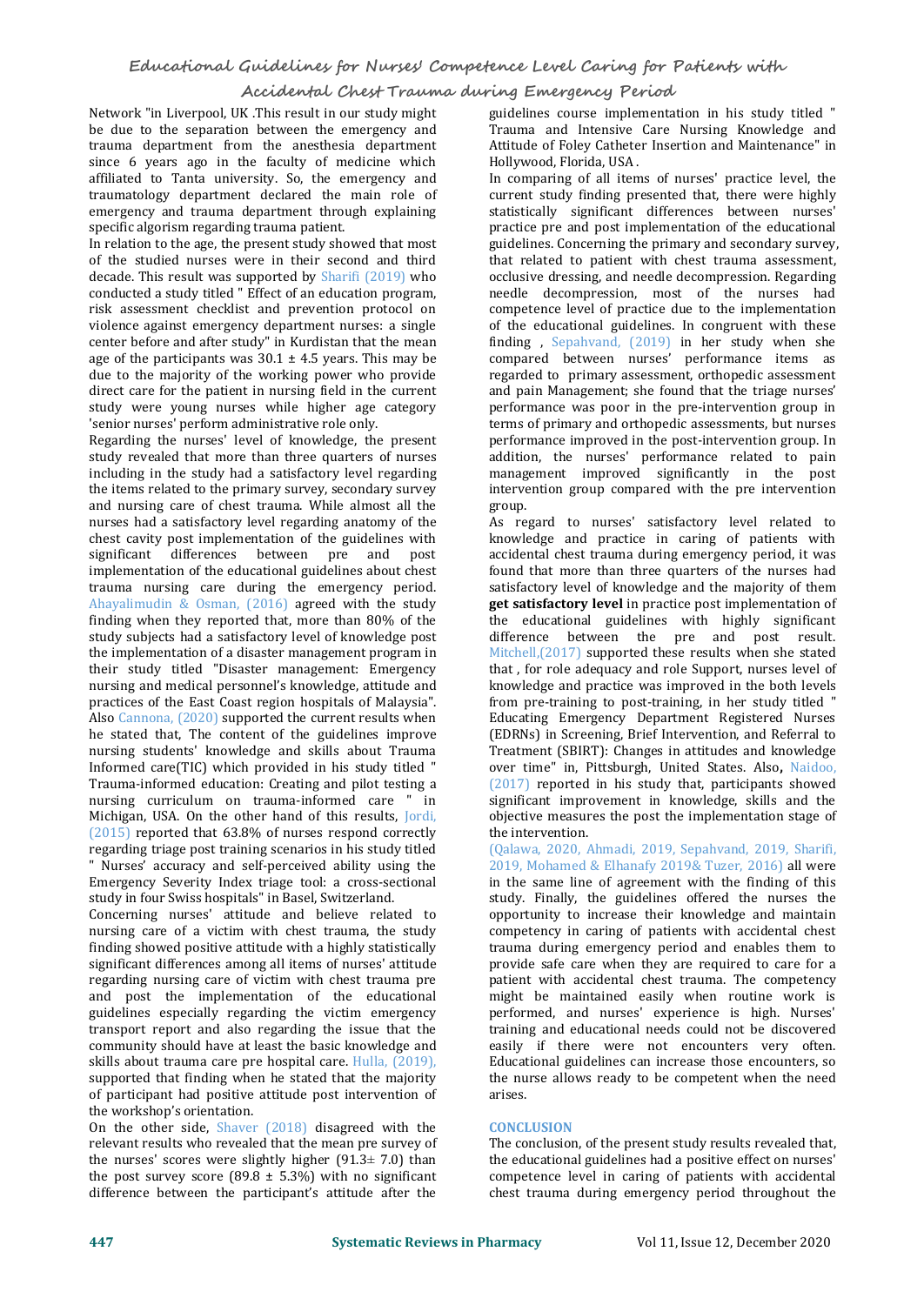program phases. Based on this finding, the research hypothesis was fulfilled. In addition to, there was no significant correlation between nurses' knowledge, practice, attitude, and their gender, age, and years of experiences pre and post implementation of the educational guidelines .While the study finding reveal that there was significant correlation between nurses' educational level and their satisfactory level of Practice<br>knowledge post implementation of the educational Mursing knowledge post implementation of the educational guidelines.

### **RECOMMENDATION**

- A protocol related to nursing care of patients with accidental chest trauma during emergency period should be available in the emergency units and should be updated and revise periodically.
- Nurses' knowledge and practice about nursing care of patients with accidental chest trauma during emergency period should be updated periodically through:
	- o Encouraging nurses to attend regularly national and international congresses, seminars, symposium and workshops about nursing care of patients with accidental chest trauma during emergency period.
	- o Plan periodically a continuous educational program about nursing care that should be offered to patients with accidental chest trauma during emergency period to nurses working in emergency department prior to work as an a Hospital. (<br>orientation program for the newly employed Gynecology, orientation program for the newly employed nurses and at least every six months for enhancing nurses' knowledge and practice to<br>achieve high quality of care achieve high quality of care.
	- o Encourage nurses caring patients with accidental chest trauma during emergency period to attend regular formal in-service educational programs about chest trauma, triage system, and any other related topics to be able to provide<br>
	comprehensive care for such group of patients 8 comprehensive care for such group of patients.
	- Emergency and critical Nurses involved in patient care should have a valid trauma care certificate like BLS, ACLS & PHTLS and renew it

regularly at least every two years. **Recommendations for researchers**

Studying the impact of educational programs on chest trauma care continuously using a wide probability sample in different areas to monitor improvement in nurses' performance and identify points of weakness for developing more educational program to nurses dealing with patients with accidental chest trauma during<br>emergency period to improve nurse's emergency period to<br>competence level.

**REFERENCES** 

- 1. Abdel Bary M, Branscheid D, Mertzlufft F& Beshay M, (2018): Long term management of thoracic trauma in a high frequency trauma center; what have we learned?, Journal of the Egyptian Society of Cardio- Thoracic Surgery, Volume 26, Issue 1, Pages 73-81, https://doi.org/10.1016/j.jescts.2017.12.004, accessed on 9/6/2018 at 8:39 am
- 2. Ahayalimudin, N., & Osman, N. N. S. (2016): Disaster management: Emergency nursing and medical personnel's knowledge, attitude and practices of the East Coast region hospitals of Malaysia. Australasian

Emergency Nursing Journal, 19(4), 203–209. doi: 10.1016/j.aenj.2016.08.001, accessed on 13/1/2020 at 20:16 pm.

- 3. Ahmadi, M., Bagheri-Saweh, M. I., Nouri, B., Mohamadamini, O., & Valiee, S. (2019): Effect of Interventional Educational Programs on Intensive Care Nurses' Perception, Knowledge, Attitude, and Practice About Physical Restraints. Critical Care<br>Nursing Quarterly, 42(1), 106-Nursing Quarterly, 42(1), 106– 116. doi:10.1097/cnq.0000000000000244, accessed on 17/1/2020 at 13 :02 pm.
- 4. Alassal M, Elrakhawy H, Saffan M, Fawzy E, Rizk M, Elgazzar M, Mofreh B, Ghoniem A,(2017): Chest Trauma: A Tertiary Center Experience, SciFed Journal of Surgery Chest Trauma: Available from[:https://www.researchgate.net/publication/32](https://www.researchgate.net/publication/321211291_SciFed_Journal_of_Surgery_Chest_Trauma_A_Tertiary_Center_Experience) 1211291\_SciFed\_Journal\_of\_Surgery\_Chest\_Trauma\_ A\_Tertiary\_Center\_Experience 28/5/2018 at 19:57 pm
- 5. Cannon, L. M., Coolidge, E. M., LeGierse, J., Moskowitz, Y., Buckley, C., Chapin, E., … Kuzma, E. K. (2020). Trauma-informed education: Creating and pilot testing a nursing curriculum on trauma-informed care. Nurse Education Today, 85, 104256. doi:<br>10.1016/inedt.2019.104256 accessed on 10.1016/j.nedt.2019.104256, 13/1/2020 at 21:03 pm.
- 6. Chege, A., Mwaura, J., & Kirui, A. (2018). Evaluation of the Nursing Management for Patients on Underwater Chest Drainage at Kenyatta National Hospital. Open Journal of Obstetrics and<br>Gynecology, 8, 1222-1235, Gynecology, 8, 1222-1235, [10.4236/ojog.2018.812124](https://doi.org/10.4236/ojog.2018.812124), accessed on 17/1/2020 at 12 :33 pm.
- Chu W & Hsu L. (2011): Developing Practical<br>Knowledge Content of Emergency Nursing Content of Emergency Professionals. Journal of Nursing Research, 19(2), 112-118, doi: 10.1097/JNR.0b013e31821aa0eb.At <https://www.ncbi.nlm.nih.gov/pubmed/21586988> PubMed , accessed on 3/7/2018 at 22:30 pm.
- Ghaniyoun A, Shakeri K, Heidari M (2017): The association of psychological empowerment and job burnout in operational staff of Tehran emergency center. Indian J Crit Care Med 2017;21:563-7, [10.4103/ijccm.IJCCM-56-17](https://www.researchgate.net/deref/http%3A%2F%2Fdx.doi.org%2F10.4103%2Fijccm.IJCCM-56-17). 28/5/2018 at 18:15 pm.
- 9. Ghoneim AT, Saleh GE, Salama RS& Zghloul MK, (2018): Management of chest trauma. Benha Med J 2018; 35:1-4, DOI: 10.4103/bmfj.bmfj\_82\_16 accessed on 28/5/2018 at 18:13 pm.
- 10. Hassanin A.A& Mohammed H.A(2016): Effect of an Educational program for nurse's working at Mansoura University Hospitals on Chest Tube Complications, e-ISSN: 2320–1959.p- ISSN: 2320– 1940 Volume 5, Issue 5 Ver. VIII (Sep.- Oct. 2016), PP 34-42, DOI: 10.9790/1959-0505083442 accessed on 18/ 7/2019 at 00.21 Am.
- 11. Horst K, Andruszkow H, Weber CD, Pishnamaz M, Herren C& Zhi Q, (2017): Thoracic trauma now and then: A 10-year experience from  $16,773$  severely injured patients. PLoS ONE 12(10): e0186712. <https://doi.org/10.1371/journal.pone.0186712> [https://sjtrem.biomedcentral.com/articles/10.1186](https://sjtrem.biomedcentral.com/articles/10.1186/s13049-014-0052-4%20accessed%20on%2028/5/2018%20at%2016:15) /s13049-014-0052-4 accessed on 28/5/2018 at 16:15 pm.
- 12. Huber S, Biberthaler P, Delhey P, Trentzsch H, Winter H, Griensven MV& Lefering R, (2014): Predictors of poor outcomes after significant chest trauma in multiply injured patients: a retrospective analysis